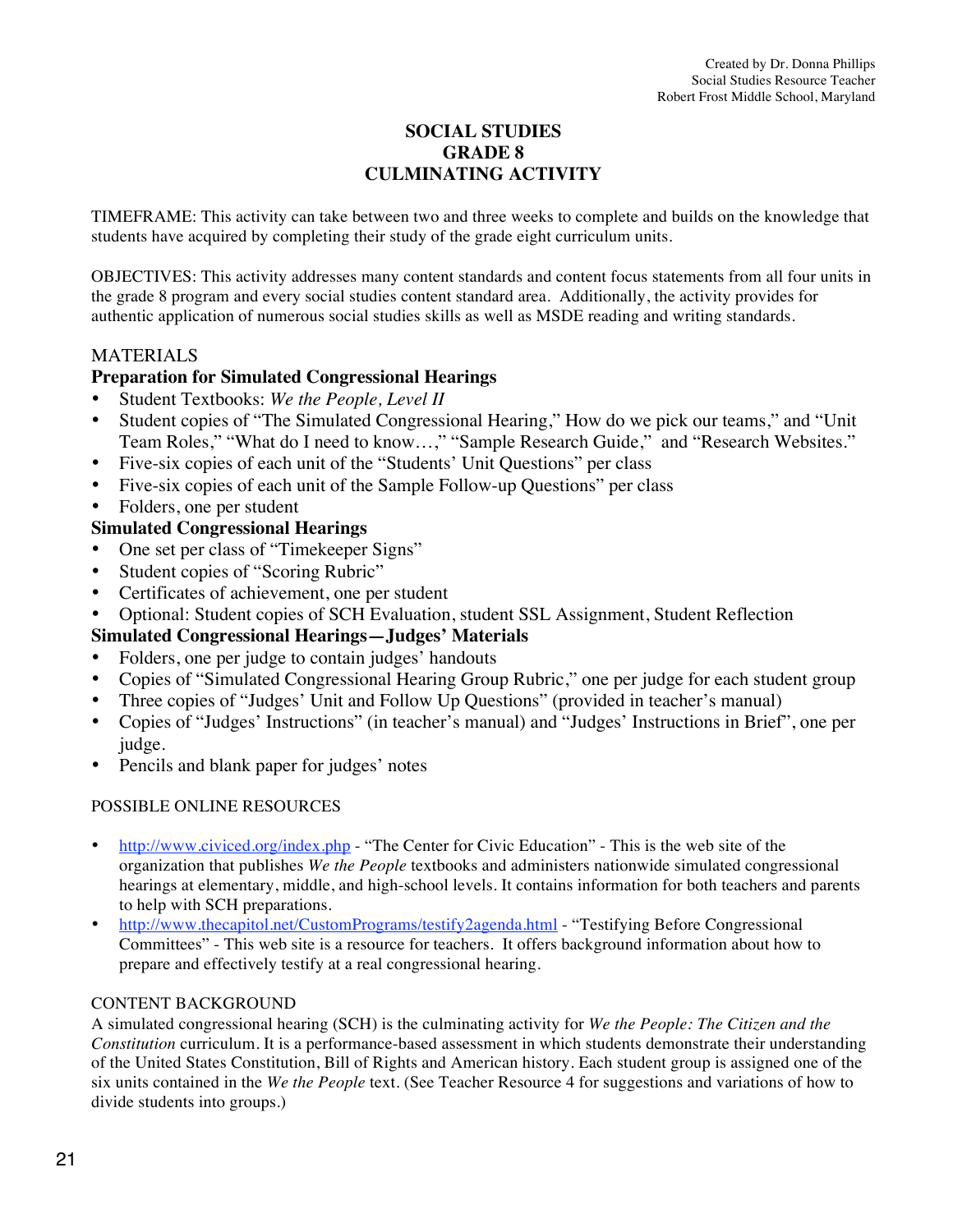During the SCH, student groups assume the role of constitutional experts. First, the group members read a fourminute prepared speech before a simulated congressional committee, usually adults from the community or government. (See Organizational Resources 2&3 as well as below for how to contact judges and whom to invite) Following the prepared statements, students respond to six minutes of follow-up questions posed by the committee. The purpose of the follow-up questions is to give students the opportunity to demonstrate the depth of their understanding of the Constitution, Bill of Rights and American history and to allow students time to clarify issues they may have raised in their prepared speeches.

## CULMINATING ACTIVITY PREPARATION FOR TEACHERS

Divide the class into six heterogeneous groups. Assign each group one of the six units from the *We the People*  text. Each student will become an expert of the content of his/her assigned unit. Consider holding the SCH as a team-wide or school-wide event.

Invite school system, community members and government officials to participate as judges for the event. Eighteen simulated congressional committee members (judges), three for each unit group of students, are ideal but not always practical. If conducting the SCH as a classroom activity, minimally, six judges are needed to listen to and evaluate the presentations from all six groups. If conducting the SCH as a team-wide event, Eighteen judges are ideal so that a different committee evaluates each student group. People who serve as judges are usually recruited from the community. The panel of judges may include, but should not be limited to, the following:

- Your county social studies coordinator and specialists
- Your social studies resource teacher
- Central Office administrators
- Professors from local colleges or universities
- Members of Congress or staffers from your congressional representative's local office
- Members of state legislatures or staffers
- Local government officials
- Leaders of community groups or service organizations<br>• PTSA members and officers
- PTSA members and officers
- Booster club members and officers
- Lawyers<br>• Middle o
- Middle or high school social studies teachers.<br>• College Students
- College Students
- Parents
- BOE Members

Support for planning and preparation for a team-wide SCH is available from the Maryland Department of Education, Office of Social Studies, http://www.msde.state.md.us/, Maryland's We the People, http://www.marylandciviceducation.org/, and your Center for Civic Education District Coordinator http://www.civiced.org.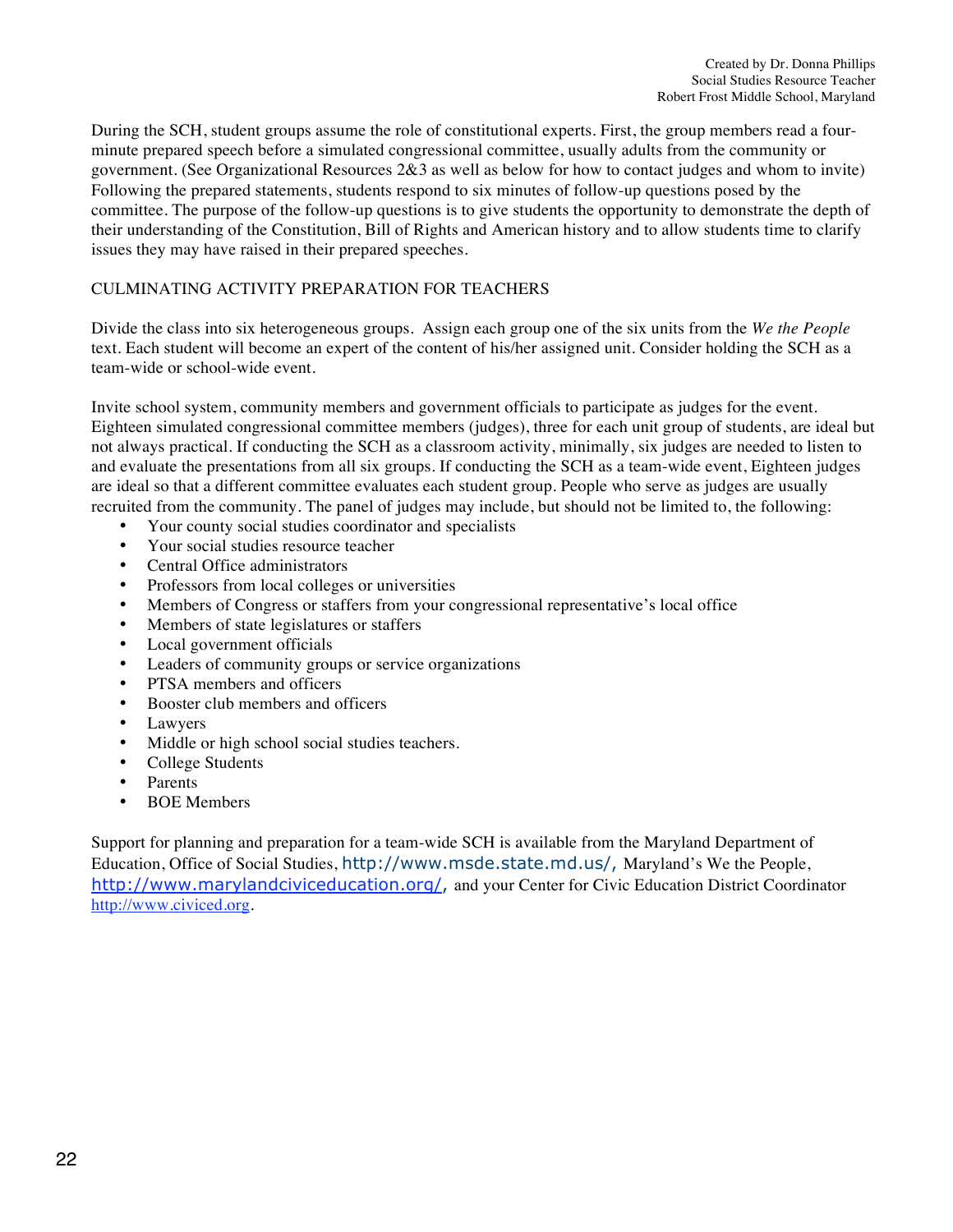## **STEP ONE: ENGAGING THE STUDENTS Time frame: 2-3 days**

## MOTIVATION

**Explain the simulated congressional hearing (SCH) and the six units.** Explain to students the purposes and procedures of a congressional hearing. Distribute *We the People* textbooks and direct students' attention to the Table of Contents. Point out the six units of the textbook. Have students read the title of each unit and the questions under each. Explain that each student group will become experts on one of the six units for the SCH. Tell students that each lesson they see listed in the table of contents will help them locate the information they will need for this activity. Distribute "Instructions for Students." (Student Resource 1)

#### PROCEDURE

- **1. Assemble students into six heterogeneous groups.** Assign each student group one of the six units. (See teacher Resource 4) for ideas on how to assign groups. The more democratic you can make the procedures from the beginning, the more of a buy-in the students will have. Review expectations for group work procedures and behaviors.
- **2. If captains are picking groups, distribute and introduce "How do we pick our teams" (Student Resource).** Review the group member roles. Assign roles or have group captains work with their groups to determine a role for each group member.
- **3. Review the steps of the simulated Hearing preparation to ensure students understand how groups will prepare for the hearing***.*
- **4. Distribute the appropriate "Student's Unit Questions" (Teacher Resource) to each student group.** Give each student a copy of his/her group's assigned unit questions. Allow time for student groups to read and discuss the assigned questions. \*
- **5.** Have groups begin preparing for the SCH by reviewing their unit questions as a team. Captains can lead a group discussion of what they already know (consider doing a KWL chart with each group) and direct groups to the pages in the text that correspond with their unit**.** Have students use their textbooks to discuss and record answers to each of the assigned unit questions. Provide additional resources as necessary.
- **6. Students write the rough draft to their speech question**. Each student will write a rough draft answer to their unit question. Since there are usually three parts to the prompt, guide students to use the *We the People*... text and write at least three paragraphs in response to the questions. Tell them the more thorough their rough drafts are, the easier it is to create their final speech.

**\*** As you will note, there are three questions for each unit. As a team of teachers, decide which specific question the students will answer in their speech. They do not answer all three in their speech. At the high school level, students actually write three different speeches, which they present at different rounds of competition. At the middle school level, this model can be followed or as a modification, students need only prepare one speech. The remaining questions can serve to help students check their understanding of the entire unit.

- ! Observe students' participation in their groups during the SCH preparation.
- $\Box$  Grade all students' rough drafts of their speeches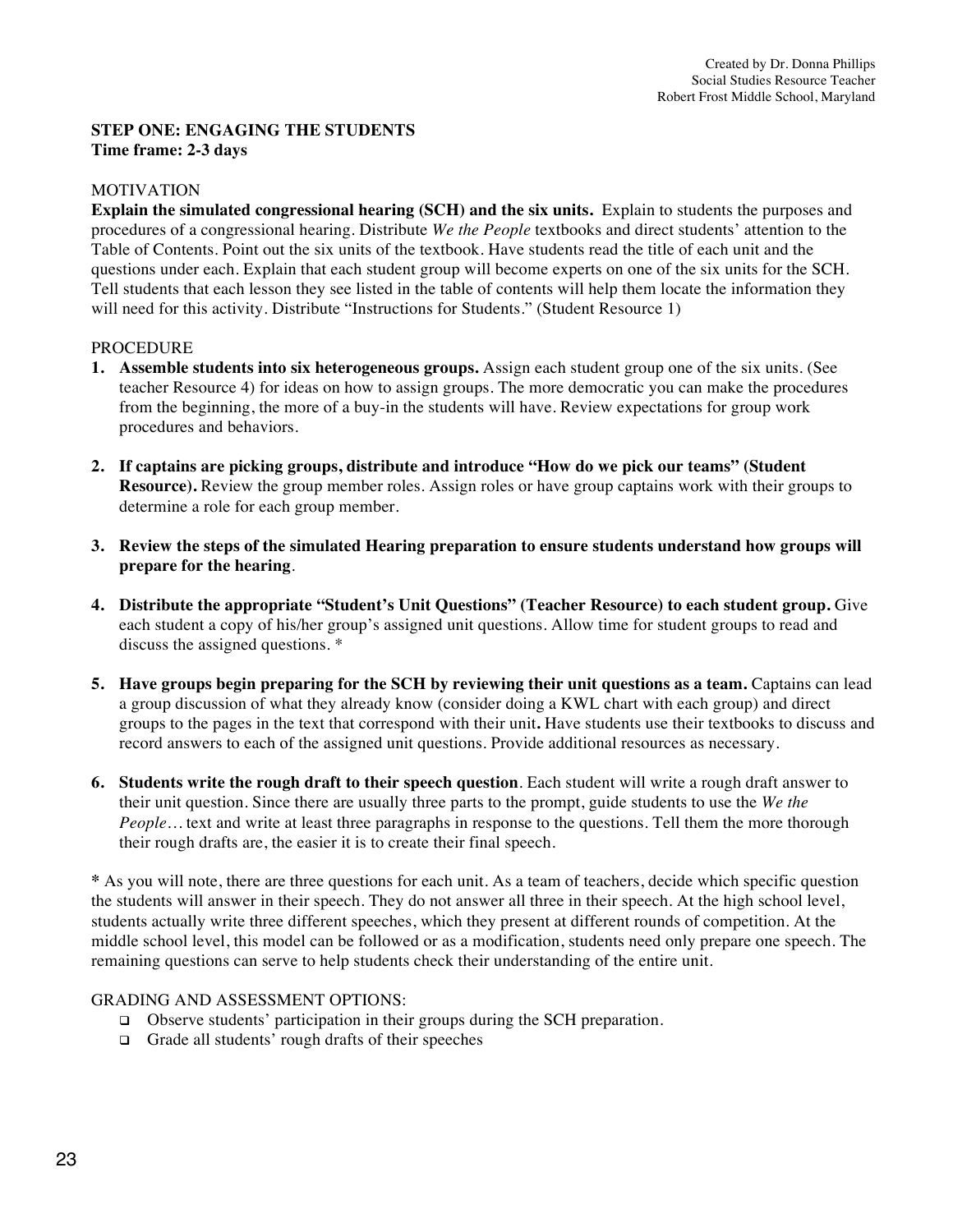## **STEP TWO: DIVIDING UP THE WORK Time Frame: 3-5 days**

#### MOTIVATION

Have students read their rough drafts to each other in their groups. Captains can direct this within their groups. Students should listen for common ideas the group mentioned, misconceptions that need to be clarified, and varying writing styles the group wants to take advantage of. After they have all read their rough drafts out loud, students should mark on their drafts parts of their speech that the team liked. Now it is time to divide up roles.

## PROCEDURE

- **1. Review with the students or have the captains review the various team roles with their teams**. These are the role student will take on during this next phase of preparation. They include:
	- **a. Head Writer:** Responsible for taking the rough drafts of the speech and compiling them into the next version of the speech. Refine the language, combine ideas, make sure all parts of the question are answered, and identify where some outside research is needed for speech.
	- **b. Historian:** Finds historical examples including Supreme Court Cases to support the questions in the speech. Making sure the group as a whole understands the historical context of the unit and speech. Uses Student Resource 5 to organize and submit work.
	- **c. Current Events Guru:** Collects news articles relevant to the speech and unit topic. Finds current event information including Supreme Court Cases, new laws, community events and other current events that will help support arguments made in the speech and in follow-up questions. Uses Student Resource 5 to organize and submit work.
	- **d. Constitutional Scholar:** Finds the Constitutional applications for the speech and other parts of the unit. Needs to be able to mention different articles in the Constitution such as Article II for the powers of the president. Uses Student Resource 5 to organize and submit work.
	- **e. Copy Editor:** Takes the Head Writer's draft of the speech and incorporates the research from the other team members into the speech. Edits the speech for grammar and wording.
- **2. Establish due dates and check points during this process.** Teachers will want to establish an earlier due date for the Head writer, then a later due date for the Historian, Current Events Guru and Constitutional Scholar. The Copy editor should have the last due date. Students can be expected to find at least three pieces of outside research each to put into their speech. This part of the process is very fluid with students doing different tasks at different times. Let them put the pressure on each other and you will find they will do more for their peers than they do for you.  $\odot$
- **3. When students finish their particular task, they can help other members of the team, find more research for other parts of their unit, or begin answering follow-up questions.** Once the speech is underway, follow-up question preparation can begin. See the next step for more details. But if teachers are worried about keeping students on task, assign them the other speech questions to answer and check their knowledge of the whole unit.

- $\Box$  Observe students' participation in their groups during the SCH preparation.
- " Grade writer's drafts of the speech, research from the Constitutional Scholar, Historian, and Current Events Guru, and the editor's version of the speech.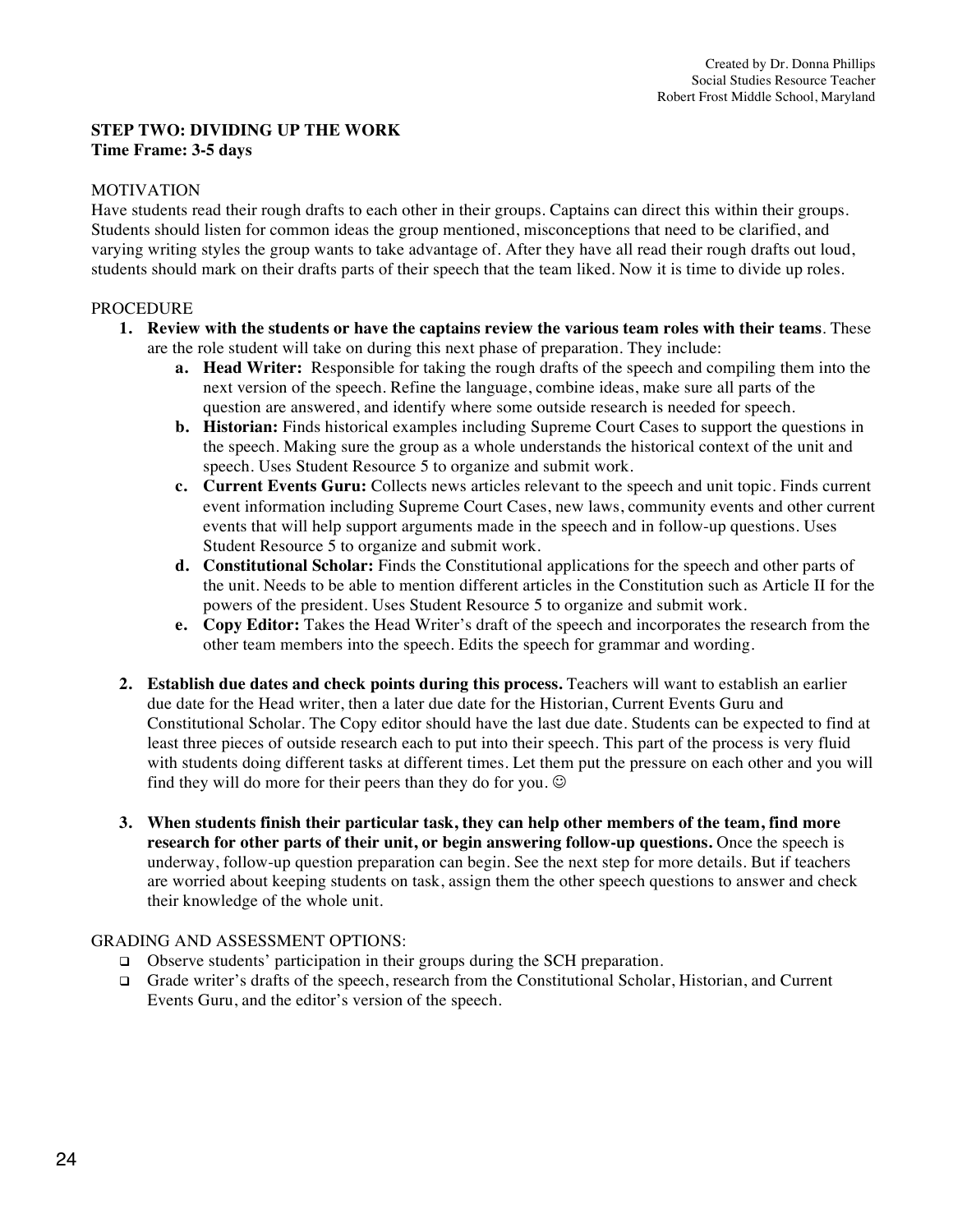## **PART THREE: PUTTING THE PRESENTATION TOGETHER Time Frame: 3-5 Days**

## MOTIVATION

Ask the editor to provide enough copies of the speech for the whole group and one for you. Now the students will read their speech out loud while you time it. Signal the 4-minute mark. Most groups' speeches will be too long. This is okay, and good! For the first time, they have done more work than necessary! At this point students will start talking about what they need to take out, change, edit, add in, etc. Hand out the **Judges' score sheet,** which the students should use as their rubric to continue to improve the speech and guide their research and preparation.

#### PROCEDURE

- **1. Once again, students will divide up roles for the next step in the process.**
	- **a. Editing the speech**
	- **b. Researching and answering practice Follow-up questions**

Usually, the head writer may take over the next round of edits, but different groups may choose otherwise. All other students in the group will begin answering follow-up questions in order to extend their expertise of their unit.

- 2. **Have students answer the practice follow-up questions by using the** *We the People…* **text.** After the questions are answered students assume their previous roles and find outside research to address 3-5 of the follow-up questions. This step in the process helps them come up with examples when the judges ask them questions.
- 3. **Students will share their progress.** At a midpoint, the editor needs to share the next version of the speech with the team. Often the editor will then turn over the editing responsibilities to another group member and begin researching the practice follow-up questions. Likewise, all other students need to share the research and answers they generated for the follow-up questions. The process of editing the speech, timing it in their groups, sharing research and quizzing each other on practice follow-ups should continue throughout this time frame.
- 4. **Establish due dates for the edited version of the speech as well as answers and research for practice follow-up questions.** While the students have taken major responsibility for their work at this point, the teacher provides valuable feedback on content, style and wording of the speech while continuing to direct students to different sources and examples they may include in their speech or follow-up responses.

- ! Observe students' participation in their groups during the SCH preparation.
- □ Grade Answers to practice follow-up Questions
- $\Box$  Grade outside research to practice follow-up questions
- □ Grade editor's version of speech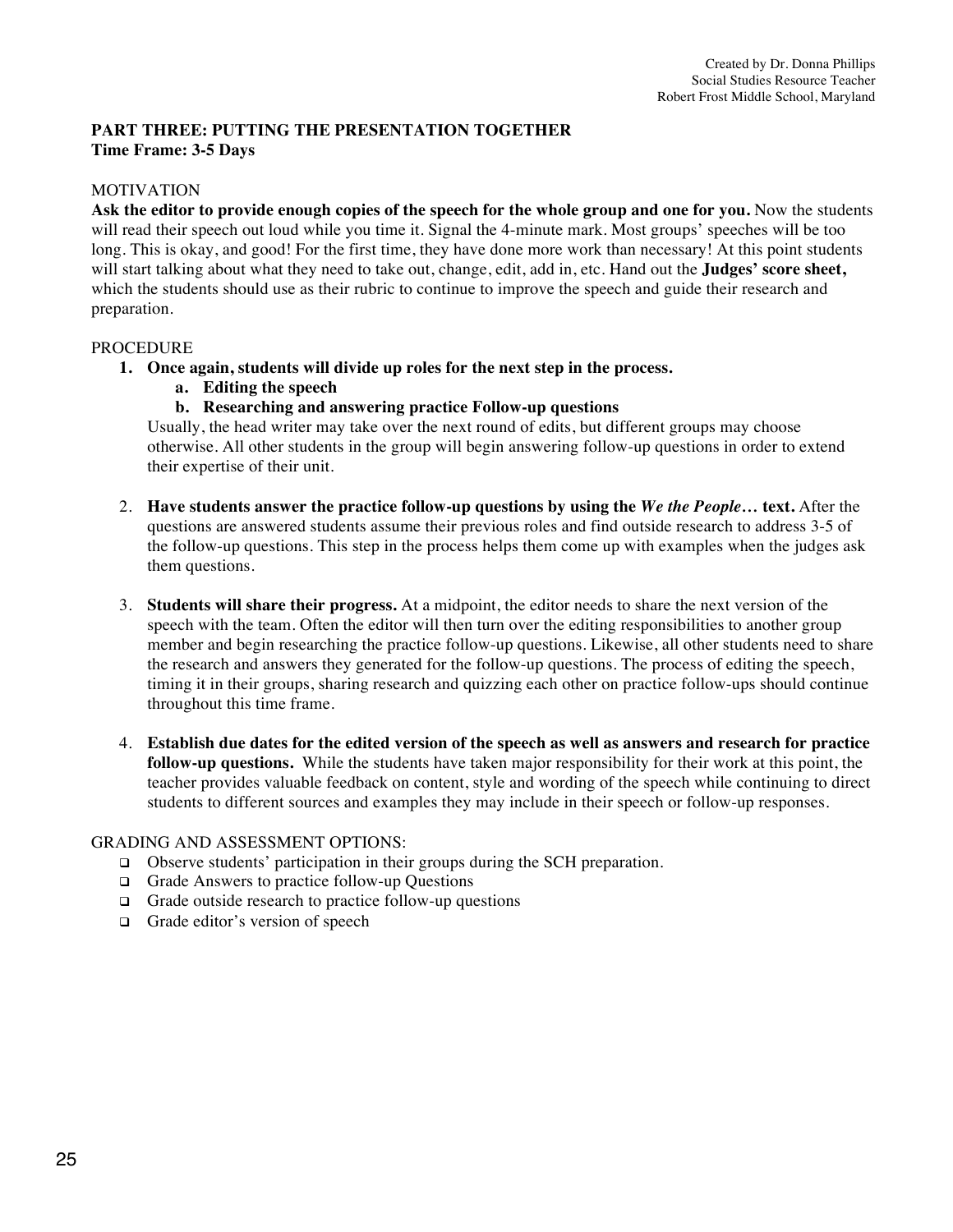## **PART FOUR: PRACTICING FOR THE SIMULATED HEARING Time Frame: 2-3 days**

## MOTIVATION

Ask the editor to provide enough copies of the speech for the group and one for you. Give students time to divide up the speech into the parts they will read during their presentation. Review the timing of the presentations with them using the PROCEDURES FOR TIMER'S.

## PROCEDURES

- **1. Have groups practice for the SCH.** Allow groups adequate time to practice for the hearings. Recommend that students use timers when practicing to ensure that their prepared speeches are no longer than *four minutes.* Remind students they need to be prepared to respond to *six minutes* of follow-up questions. Group practice sessions should include rehearsal of:
- Student introductions
- Four-minute prepared speech
- Six minutes of follow-up questions and responses.
- **2. There are a variety of ways to organize this practice time.**
	- a. Groups can practice individually. Consider recruiting adults such as parent volunteers, instructional assistants, special education teachers, and administrators to serve as coaches when student groups practice.
	- b. Pair groups with each other and have them present to one another. One group presents while the other group times and asks follow-up questions. Three groups then present concurrently.
	- c. Set aside time for two or three groups to present to the whole class each day. Have different groups in the class take turns asking follow-up questions and timing. The whole class provides oral and written feedback.
- **3. As groups practice, they may realize their speech needs more editing or they need to practice their follow-up responses more.** This is okay. Let students decide for themselves how to get their last preparations done. Offer your room before and after school. Encourage email, getting together outside of class or at lunch. If possible, provide more than 1 round of practices.

## **4. Prepare the students for the actual day of the hearing.**

- a. Review with them the school schedule (if it will be different due to the hearings), where they will testify, who will be in the room with them, who some of the judges are, the awards program, etc. If you have created a program for your Simulated Congressional Hearing, you can share this with the students at this time.
- b. Have students make name tents for themselves or their groups' members.
- c. Discuss dress code. Formal business attire. This is a serious event. Dress to impress. No spaghetti straps, no tummies showing, no shorts, sweats, jeans or t-shirts. Students may groan, especially the boys, but they will all do it. Refer students to "Simulated Hearing "FAQ" for guidelines on how to dress.
- d. Answer any questions students may have and reassure them that they are ready, you are proud of them, and they will be great!

- ! Observe students' participation in their groups during the SCH preparation.
- □ Score students on a practice round using the judges' scoring rubric.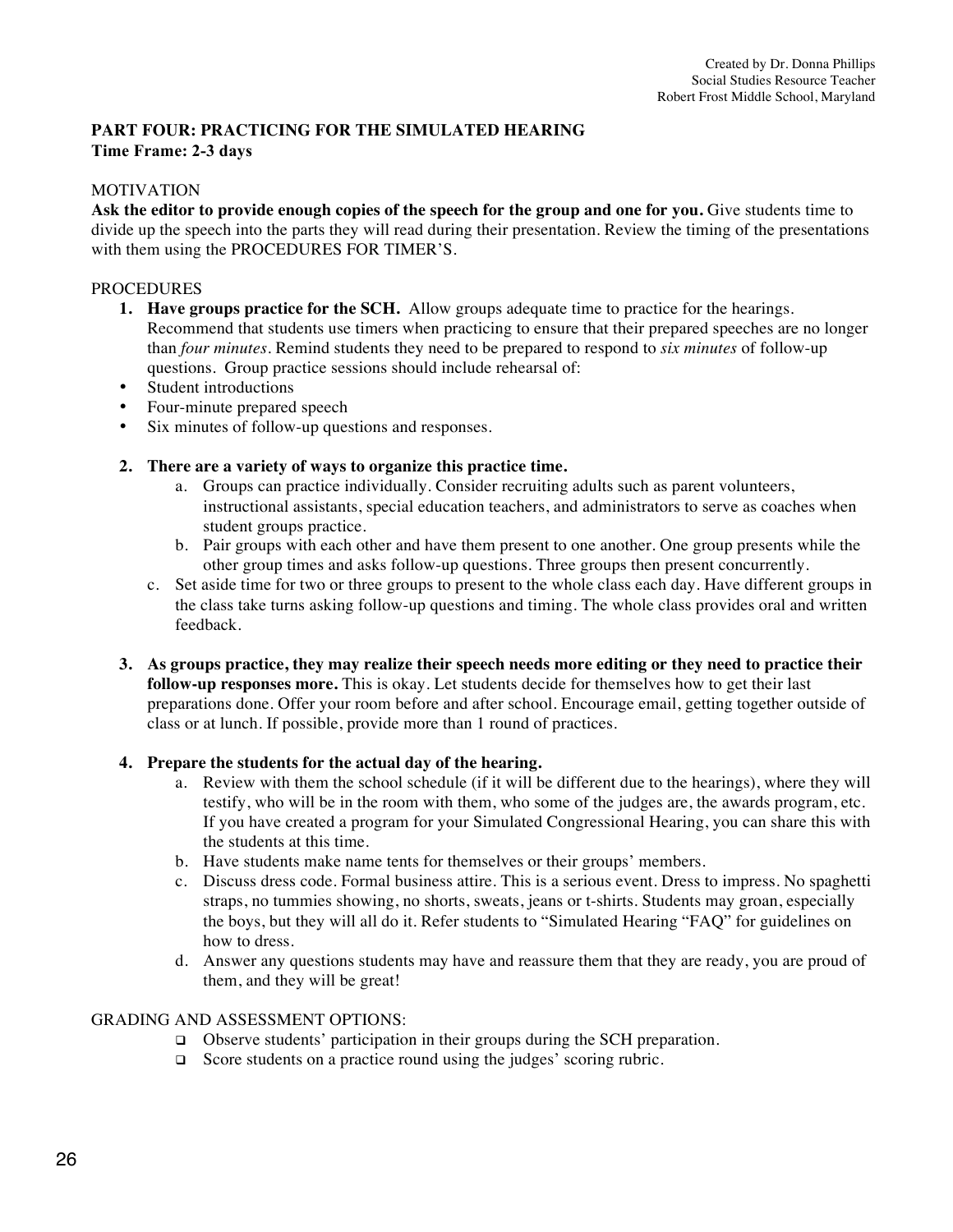## **PART FIVE: HOLDING THE SIMULATED HEARING Time Frame: 1/2-1 DAY**

#### PREPARATION

**Arrange the classroom for the SCH.** Create a panel table where student groups will sit and a committee table where the simulated committee (judges) will sit. Arrange the tables and chairs in a "V" shape, if possible, at the front of the room as shown in the diagram below. Each group of students should be seated opposite the judges' table when it is their turn to present their unit. If needed, provide microphones for both the panel of judges and the students. Set up a chair for the timekeeper (teacher or parent) in a location that can be seen by both the students and the judges. Arrange an area of the room with seating for students waiting their turn to present and guest observers. (Note: If you have invited parents to attend, you will also need to make sure you have enough seating in the audience. Consider moving unused desks and/or tables to another location to create adequate space for the audience.) Consider engaging students in the audience in each hearing by having them use the "SCH Group Rubric" or other such feedback form to give feedback to student groups that are presenting.



## PROCEDURES:

- **1. Train your judges.** Use the Judges' resources included in this guide plus the Judges Training Video, which can be provided to you by your district coordinator to train your judges, timers and other volunteers including other teachers. These directions and the video will introduce the procedures of the hearings, how to score, on what criteria to judge the students, and how to provide feedback. Training the judges is integral to the success of the Congressional Hearings. Consider having coffee and light refreshments for the judges' training first thing in the morning while students prepare in their classes. Sample schedules are available to help you decide how best to coordinate the day.
- **2. Hold the simulated congressional hearing, making it as authentic as possible.** Follow these steps to facilitate each "round" of the hearings:
- Welcome guests and introduce any dignitaries that may be in the audience.
- Direct everyone in the room to stand when the judges arrive by stating, "All rise."
- Allow judges to introduce themselves and their professions.
- Allow students in the presenting group to deliver their prepared introductions. A name tent should be in front of each student so the judges can address students by name.
- Allow the chairperson of the judges' panel to read aloud the assigned unit questions.
- Allow four minutes for the student group members to deliver their prepared oral statement in response to the assigned unit questions. Hold up the "One Minute" sign to signal students and judges that three minutes have expired. Hold up the "Times Up" sign when four minutes have expired. Students must request additional time. Judges may allow minimal additional time for a student to complete his/her statement or thought.